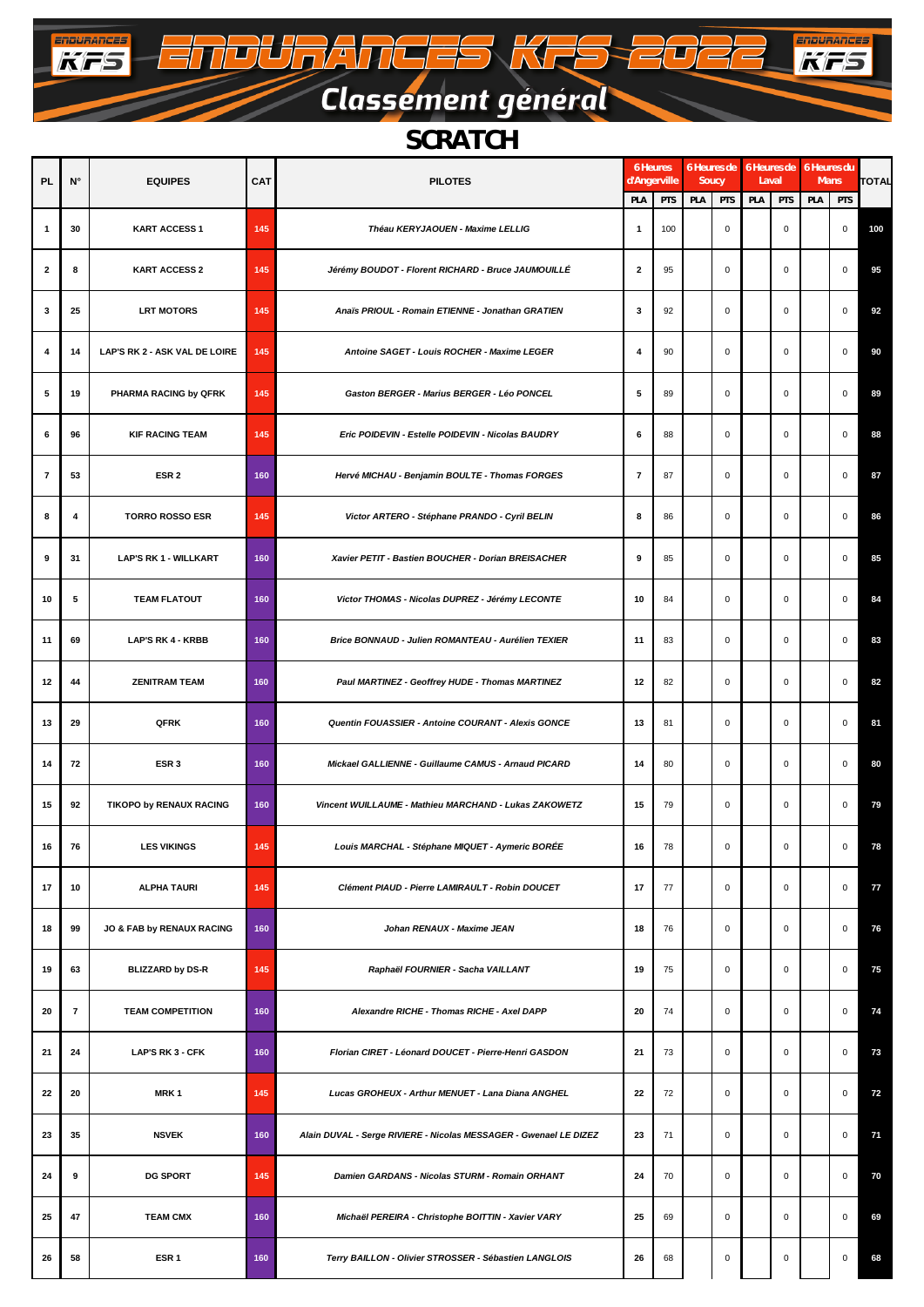| 27 | 22           | <b>DS-R EVENTS &amp; COACHING</b> | 160 | Sébastien DELORME - Lucas URBANI - Mathieu BOUDERLIQUE | 27 | 67 | $\mathbf 0$ | $\Omega$    | $\Omega$    | 67 |
|----|--------------|-----------------------------------|-----|--------------------------------------------------------|----|----|-------------|-------------|-------------|----|
| 28 | 27           | <b>LES FREINETARDS</b>            | 145 | Christophe FRESNAIS - Axel FRESNAIS                    | 28 | 66 | $\mathsf 0$ | 0           | $\mathsf 0$ | 66 |
| 29 | 6            | <b>LM EVENTS</b>                  | 160 | Aaron MARTINET - Enzo CHEVILLARD - Axel HAUTREUX       | 29 | 65 | $\mathsf 0$ | 0           | $\mathsf 0$ | 65 |
| 30 | 23           | VAL DE LOIRE MAX 2D               | 145 | Lucas DELAUNAY - Thomas DREUX - Eliott COUCHE-GUILLOU  | 30 | 64 | $\mathsf 0$ | 0           | $\mathsf 0$ | 64 |
| 31 | 12           | <b>AUTO PERFORMANCE</b>           | 145 | Mickael LEGRAND - Baptiste QUILLENT                    | 31 | 63 | $\mathsf 0$ | 0           | $\mathsf 0$ | 63 |
| 32 | 55           | <b>TMSK</b>                       | 160 | Nelson ECHIVARD - Arnaud BELLION - Romain PREZELUS     | 32 | 62 | $\mathbf 0$ | $\mathbf 0$ | $\mathsf 0$ | 62 |
| 33 | 46           | <b>NTEK</b>                       | 145 | Romain BELLANGER - Thomas BELLANGER - Nicolas FRESNY   | 33 | 61 | $\mathbf 0$ | $\mathbf 0$ | $\mathsf 0$ | 61 |
| 34 | 21           | MRK <sub>2</sub>                  | 145 | Loane PARIS - Romane PARIS - Valentin BOURREAU         | 34 | 60 | $\mathbf 0$ | $\mathbf 0$ | $\mathbf 0$ | 60 |
| 35 | 61           | <b>CBM RACING</b>                 | 160 | Michael BORÉE - Laurent CHARTRAIN - Martial MALET      | 35 | 59 | $\mathbf 0$ | $\mathbf 0$ | $\mathsf 0$ | 59 |
| 36 | 85           | <b>TEAM RACING PASSION</b>        | 145 | Mathieu LEBLANC - Xavier POISSONNET - Cédric DESSIER   | 36 | 58 | $\mathbf 0$ | $\mathbf 0$ | $\mathbf 0$ | 58 |
| 37 | 45           | <b>RI KART TEAM</b>               | 160 | Franckie BAILLY - Franck LEMOINE                       | 37 | 57 | $\mathbf 0$ | $\mathbf 0$ | $\mathsf 0$ | 57 |
| 38 | 37           | <b>AV MOTOR'S</b>                 | 160 | Mathieu COCHAIN - Julien AVRILLON                      | 38 | 56 | $\mathbf 0$ | $\mathbf 0$ | $\mathbf 0$ | 56 |
| 39 | 98           | <b>MEN IN KART</b>                | 160 | Baptiste GERMOND - Sylvain ROLLAND - Tommy FERRERO     | 39 | 55 | $\mathsf 0$ | $\Omega$    | $\mathbf 0$ | 55 |
| 40 | 33           | TEAM RC KART RACING               | 145 | Dylan FOUCHARD - Yohan ROCHERON - Eliott DUTERTRE      | 40 | 54 | $\mathbf 0$ | 0           | $\mathbf 0$ | 54 |
| 41 | 17           | LE FAUCHEUR RACING TEAM           | 160 | Jules PADIEU - Allan MALDONADO - Antoine LEBLANC       | 41 | 53 | $\mathsf 0$ | $\mathbf 0$ | $\mathsf 0$ | 53 |
| 42 | $\mathbf{2}$ | <b>FPR RACING</b>                 | 145 | Rémi LEGUERRIER - Fabien PEIGNEY                       | 42 | 52 | $\mathsf 0$ | $\mathbf 0$ | $\mathsf 0$ | 52 |
| 43 | 91           | <b>UEVE MOTORSPORT</b>            | 145 | Vincent LANDE - Alessandro CHARBONNIER                 | 43 | 51 | $\mathsf 0$ | 0           | $\mathsf 0$ | 51 |
| 44 | 40           | <b>GR TEAM</b>                    | 160 | Evan GOURLOO - Maxime GOURLOO                          | 44 | 50 | $\mathbf 0$ | $\mathbf 0$ | $\mathbf 0$ | 50 |
|    |              |                                   |     |                                                        |    |    |             |             |             |    |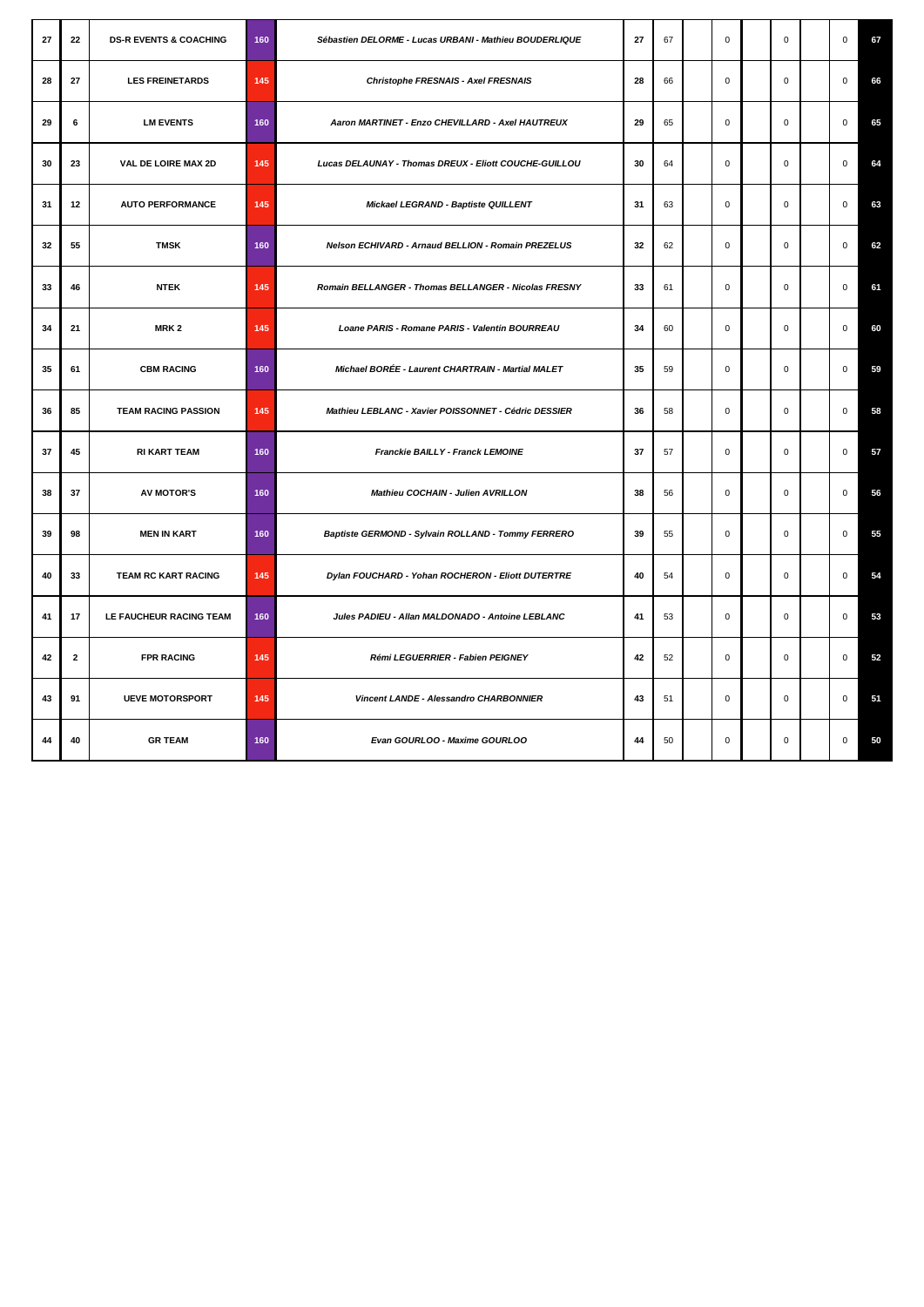## Classement général

 $\sqrt{}$ 

 $\mathbb{Z}$ 

 $\equiv$  $\overline{\phantom{0}}$ 

TOURANGES KR

**ENBURANCES** 

**ENDUANCES** 

 $-11$ 

#### *KFS 145*

| <b>PL</b>      | $N^{\circ}$    | <b>EQUIPES</b>                | CAT | <b>PILOTES</b>                                        | 6 Heures<br>d'Angerville |     | Soucy |             | 6 Heures de 6 Heures de 6 Heures du<br>Laval |             | Mans |             | <b>TOTAL</b> |
|----------------|----------------|-------------------------------|-----|-------------------------------------------------------|--------------------------|-----|-------|-------------|----------------------------------------------|-------------|------|-------------|--------------|
|                |                |                               |     | PLA                                                   | PTS                      | PLA | PTS   | PLA         | PTS                                          | PLA         | PTS  |             |              |
| $\mathbf{1}$   | 30             | <b>KART ACCESS 1</b>          | 145 | Théau KERYJAOUEN - Maxime LELLIG                      | $\mathbf{1}$             | 100 |       | $\mathbf 0$ |                                              | $\mathbf 0$ |      | $\mathbf 0$ | 100          |
| $\overline{2}$ | 8              | <b>KART ACCESS 2</b>          | 145 | Jérémy BOUDOT - Florent RICHARD - Bruce JAUMOUILLÉ    | $\overline{2}$           | 95  |       | $\mathbf 0$ |                                              | $\mathbf 0$ |      | $\mathbf 0$ | 95           |
| 3              | 25             | <b>LRT MOTORS</b>             | 145 | Anaïs PRIOUL - Romain ETIENNE - Jonathan GRATIEN      | 3                        | 92  |       | $\mathbf 0$ |                                              | $\mathbf 0$ |      | $\mathsf 0$ | 92           |
| 4              | 14             | LAP'S RK 2 - ASK VAL DE LOIRE | 145 | Antoine SAGET - Louis ROCHER - Maxime LEGER           | 4                        | 90  |       | $\mathbf 0$ |                                              | $\mathbf 0$ |      | $\mathbf 0$ | 90           |
| 5              | 19             | PHARMA RACING by QFRK         | 145 | Gaston BERGER - Marius BERGER - Léo PONCEL            | 5                        | 89  |       | $\pmb{0}$   |                                              | $\mathsf 0$ |      | $\mathbf 0$ | 89           |
| 6              | 96             | <b>KIF RACING TEAM</b>        | 145 | Eric POIDEVIN - Estelle POIDEVIN - Nicolas BAUDRY     | 6                        | 88  |       | $\mathbf 0$ |                                              | $\mathbf 0$ |      | $\mathbf 0$ | 88           |
| $\overline{7}$ | $\overline{4}$ | <b>TORRO ROSSO ESR</b>        | 145 | Victor ARTERO - Stéphane PRANDO - Cyril BELIN         | $\overline{7}$           | 87  |       | $\mathbf 0$ |                                              | $\mathbf 0$ |      | $\pmb{0}$   | 87           |
| 8              | 76             | <b>LES VIKINGS</b>            | 145 | Louis MARCHAL - Stéphane MIQUET - Aymeric BORÉE       | 8                        | 86  |       | $\pmb{0}$   |                                              | $\mathbf 0$ |      | $\mathbf 0$ | 86           |
| 9              | 10             | <b>ALPHA TAURI</b>            | 145 | Clément PIAUD - Pierre LAMIRAULT - Robin DOUCET       | 9                        | 85  |       | $\mathsf 0$ |                                              | $\mathbf 0$ |      | $\mathsf 0$ | 85           |
| 10             | 63             | <b>BLIZZARD by DS-R</b>       | 145 | Raphaël FOURNIER - Sacha VAILLANT                     | 10                       | 84  |       | $\mathbf 0$ |                                              | $\mathbf 0$ |      | $\mathbf 0$ | 84           |
| 11             | 20             | MRK <sub>1</sub>              | 145 | Lucas GROHEUX - Arthur MENUET - Lana Diana ANGHEL     | 11                       | 83  |       | $\mathbf 0$ |                                              | $\mathbf 0$ |      | $\mathbf 0$ | 83           |
| 12             | 9              | <b>DG SPORT</b>               | 145 | Damien GARDANS - Nicolas STURM - Romain ORHANT        | 12                       | 82  |       | $\mathbf 0$ |                                              | $\Omega$    |      | $\mathbf 0$ | 82           |
| 13             | 27             | <b>LES FREINETARDS</b>        | 145 | Christophe FRESNAIS - Axel FRESNAIS                   | 13                       | 81  |       | $\pmb{0}$   |                                              | $\mathbf 0$ |      | $\mathbf 0$ | 81           |
| 14             | 23             | VAL DE LOIRE MAX 2D           | 145 | Lucas DELAUNAY - Thomas DREUX - Eliott COUCHE-GUILLOU | 14                       | 80  |       | $\pmb{0}$   |                                              | $\mathsf 0$ |      | $\mathbf 0$ | 80           |
| 15             | 12             | <b>AUTO PERFORMANCE</b>       | 145 | Mickael LEGRAND - Baptiste QUILLENT                   | 15                       | 79  |       | $\mathbf 0$ |                                              | $\mathbf 0$ |      | $\mathbf 0$ | 79           |
| 16             | 46             | <b>NTEK</b>                   | 145 | Romain BELLANGER - Thomas BELLANGER - Nicolas FRESNY  | 16                       | 78  |       | $\mathbf 0$ |                                              | $\Omega$    |      | $\mathbf 0$ | 78           |
| 17             | 21             | MRK <sub>2</sub>              | 145 | Loane PARIS - Romane PARIS - Valentin BOURREAU        | 17                       | 77  |       | $\mathbf 0$ |                                              | $\mathbf 0$ |      | $\pmb{0}$   | 77           |
| 18             | 85             | <b>TEAM RACING PASSION</b>    | 145 | Mathieu LEBLANC - Xavier POISSONNET - Cédric DESSIER  | 18                       | 76  |       | $\pmb{0}$   |                                              | $\mathsf 0$ |      | $\mathbf 0$ | 76           |
| 19             | 33             | <b>TEAM RC KART RACING</b>    | 145 | Dylan FOUCHARD - Yohan ROCHERON - Eliott DUTERTRE     | 19                       | 75  |       | $\mathbf 0$ |                                              | $\Omega$    |      | $\mathbf 0$ | 75           |
| 20             | $\mathbf{2}$   | <b>FPR RACING</b>             | 145 | Rémi LEGUERRIER - Fabien PEIGNEY                      | 20                       | 74  |       | $\mathbf 0$ |                                              | $\mathbf 0$ |      | $\mathbf 0$ | 74           |
| 21             | 91             | <b>UEVE MOTORSPORT</b>        | 145 | Vincent LANDE - Alessandro CHARBONNIER                | 21                       | 73  |       | $\pmb{0}$   |                                              | $\mathbf 0$ |      | $\mathbf 0$ | 73           |
|                |                |                               |     |                                                       |                          |     |       |             |                                              |             |      |             |              |